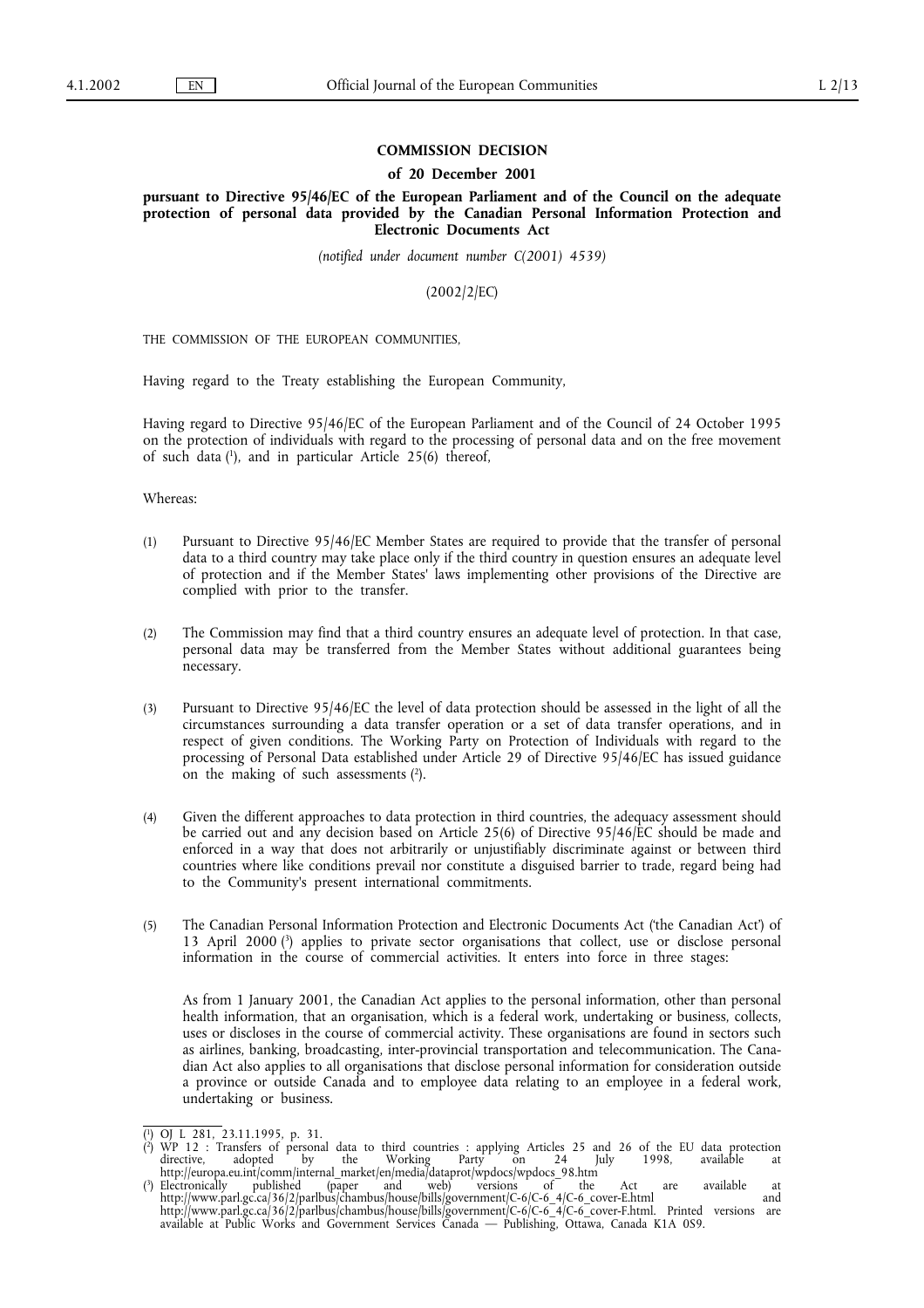From 1 January 2002, the Canadian Act will apply to personal health information for the organisations and activities already covered in the first stage.

As from 1 January 2004, the Canadian Act will extend to every organisation that collects, uses or discloses personal information in the course of a commercial activity, whether or not the organisation is a federally regulated business. The Canadian Act does not apply to organisations to which the Federal Privacy Act applies or that are regulated by the public sector at a provincial level, nor to non-profit organisations and charitable activities unless they are of a commercial nature. Similarly it does not cover employment data used for non-commercial purposes other than that relating to employees in the federally regulated private sector. The Canadian Federal Privacy Commissioner may provide further information on such cases.

- (6) To respect the right of the provinces to legislate in their fields of jurisdiction, the Act provides that upon the passage of substantially similar provincial laws, an exemption may be granted to organisations or activities that will then be covered by the provincial privacy legislation. Section 26(2) of the Personal Information Protection and Electronic Documents Act gives the federal cabinet the power, 'if satisfied that legislation of a province that is substantially similar to this Part applies to an organisation, a class of organisations, an activity or a class of activities, to exempt the organisation, activity or class from the application of this Part in respect of the collection, use or disclosure of personal information that occurs within that province'. The Governor in Council (Canadian federal cabinet) makes exemptions for substantially similar legislation by way of Order-in-Council.
- (7) Where and whenever a province adopts legislation that is substantially similar, the organisations, classes of organisations or activities covered will be exempted from the application of the federal law for intra-provincial transactions; the federal law will continue to apply to all interprovincial and international collections, uses and disclosures of personal information as well as in all instances where provinces have not created substantially similar legislation in whole or in part.
- (8) Canada formally adhered to the 1980 OECD Guidelines on the Protection of Privacy and Transborder Flows of Personal Data on June 29, 1984. Canada was among the countries that supported the United Nations Guidelines Concerning Computerized Personal Data Files which were adopted by the General Assembly on 14 December 1990.
- (9) The Canadian Act covers all the basic principles necessary for an adequate level of protection for natural persons, even if exceptions and limitations are also provided for in order to safeguard important public interests and to recognise certain information which exists in the public domain. The application of these standards is guaranteed by judicial remedy and by independent supervision carried out by the authorities, such as the Federal Privacy Commissioner invested with powers of investigation and intervention. Furthermore, the provisions of Canadian law regarding civil liability apply in the event of unlawful processing which is prejudicial to the persons concerned.
- (10) In the interest of transparency and in order to safeguard the ability of the competent authorities in the Member States to ensure the protection of individuals as regards the processing of their personal data, it is necessary to specify in this Decision the exceptional circumstances in which the suspension of specific data flows may be justified, notwithstanding the finding of adequate protection.
- (11) The Working Party on Protection of Individuals with regard to the processing of Personal Data established under Article 29 of Directive 95/46/EC has delivered an opinion on the level of protection provided by the Canadian Act, which have been taken into account in the preparation of this Decision (1).

<sup>(</sup> 1) Opinion 2/2001 on the adequacy of the Canadian Personal Information and Electronic Documents Act — WP 39 of 26 January 2001 available at http://europa.eu.int/comm/internal\_market/en/media/dataprot/wpdocs/index.htm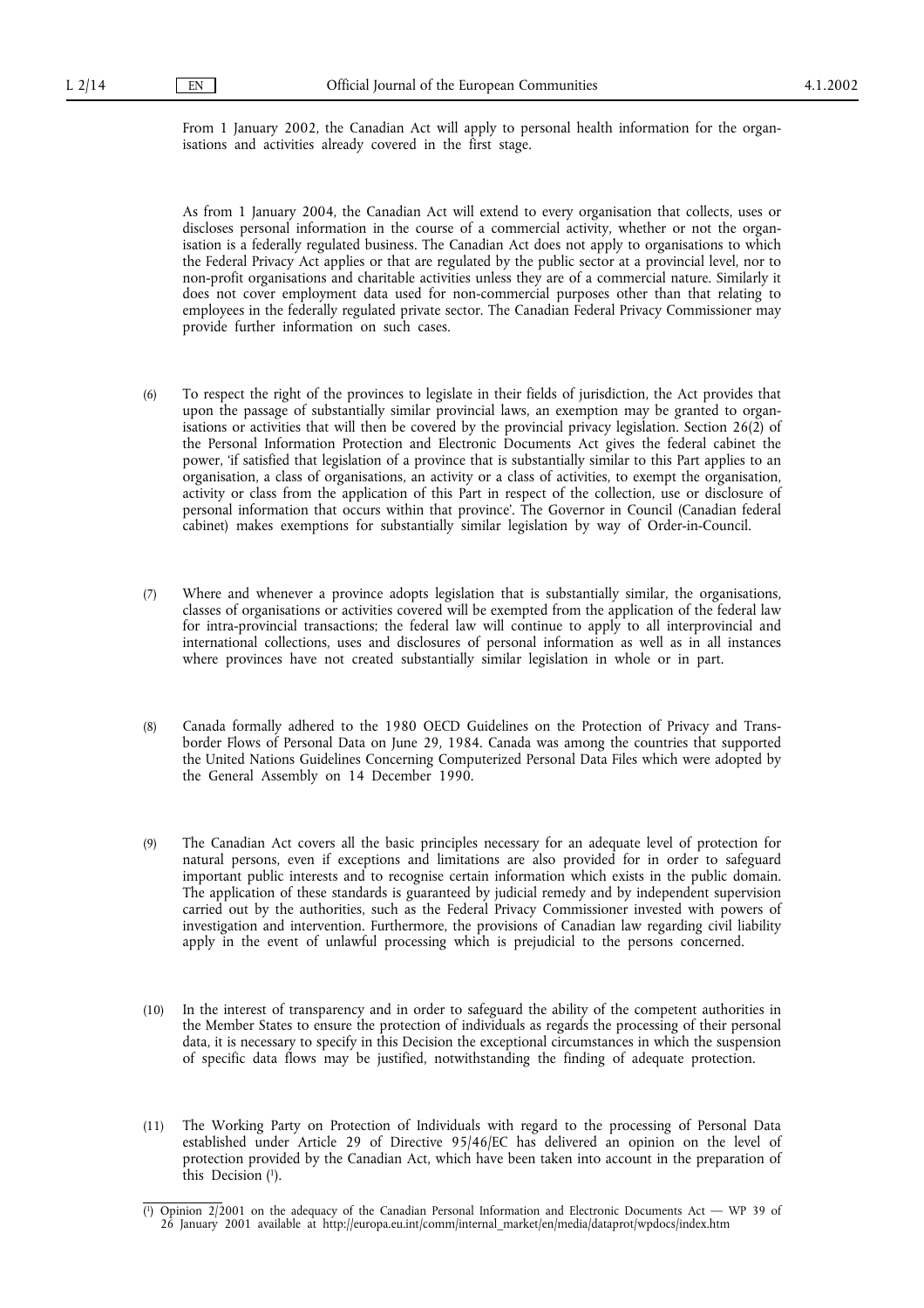(12) The measures provided for in this Decision are in accordance with the opinion of the Committee established under Article 31 of Directive 95/46/EC,

HAS ADOPTED THIS DECISION:

### *Article 1*

For the purposes of Article 25(2) of Directive 95/46/EC, Canada is considered as providing an adequate level of protection for personal data transferred from the Community to recipients subject to the Personal Information Protection and Electronic Documents Act ('the Canadian Act').

# *Article 2*

This Decision concerns only the adequacy of protection provided in Canada by the Canadian Act with a view to meeting the requirements of Article 25(1) of Directive 95/46/EC and does not affect other conditions or restrictions implementing other provisions of that Directive that pertain to the processing of personal data within the Member States.

### *Article 3*

Without prejudice to their powers to take action to ensure compliance with national provisions adopted pursuant to provisions other than Article 25 of Directive 95/46/EC, the competent authorities in Member States may exercise their existing powers to suspend data flows to a recipient in Canada whose activities fall under the scope of the Canadian Act in order to protect individuals with regard to the processing of their personal data in cases where:

- (a) a competent Canadian authority has determined that the recipient is in breach of the applicable standards of protection; or
- (b) there is a substantial likelihood that the standards of protection are being infringed; there are reasonable grounds for believing that the competent Canadian authority is not taking or will not take adequate and timely steps to settle the case at issue; the continuing transfer would create an imminent risk of grave harm to data subjects and the competent authorities in the Member State have made reasonable efforts in the circumstances to provide the party responsible for processing established in Canada with notice and an opportunity to respond.

The suspension shall cease as soon as the standards of protection are assured and the competent authority concerned in the Community is notified thereof.

2. Member States shall inform the Commission without delay when measures are adopted on the basis of paragraph 1.

3. The Member States and the Commission shall also inform each other of cases where the action of bodies responsible for ensuring compliance with the standards of protection in Canada fails to secure such compliance.

4. If the information collected under paragraphs 1, 2 and 3 provides evidence that any body responsible for ensuring compliance with the standards of protection in Canada is not effectively fulfilling its role, the Commission shall inform the competent Canadian authority and, if necessary, present draft measures in accordance with the procedure referred to in Article 31(2) of Directive 95/46/EC with a view to repealing or suspending this Decision or limiting its scope.